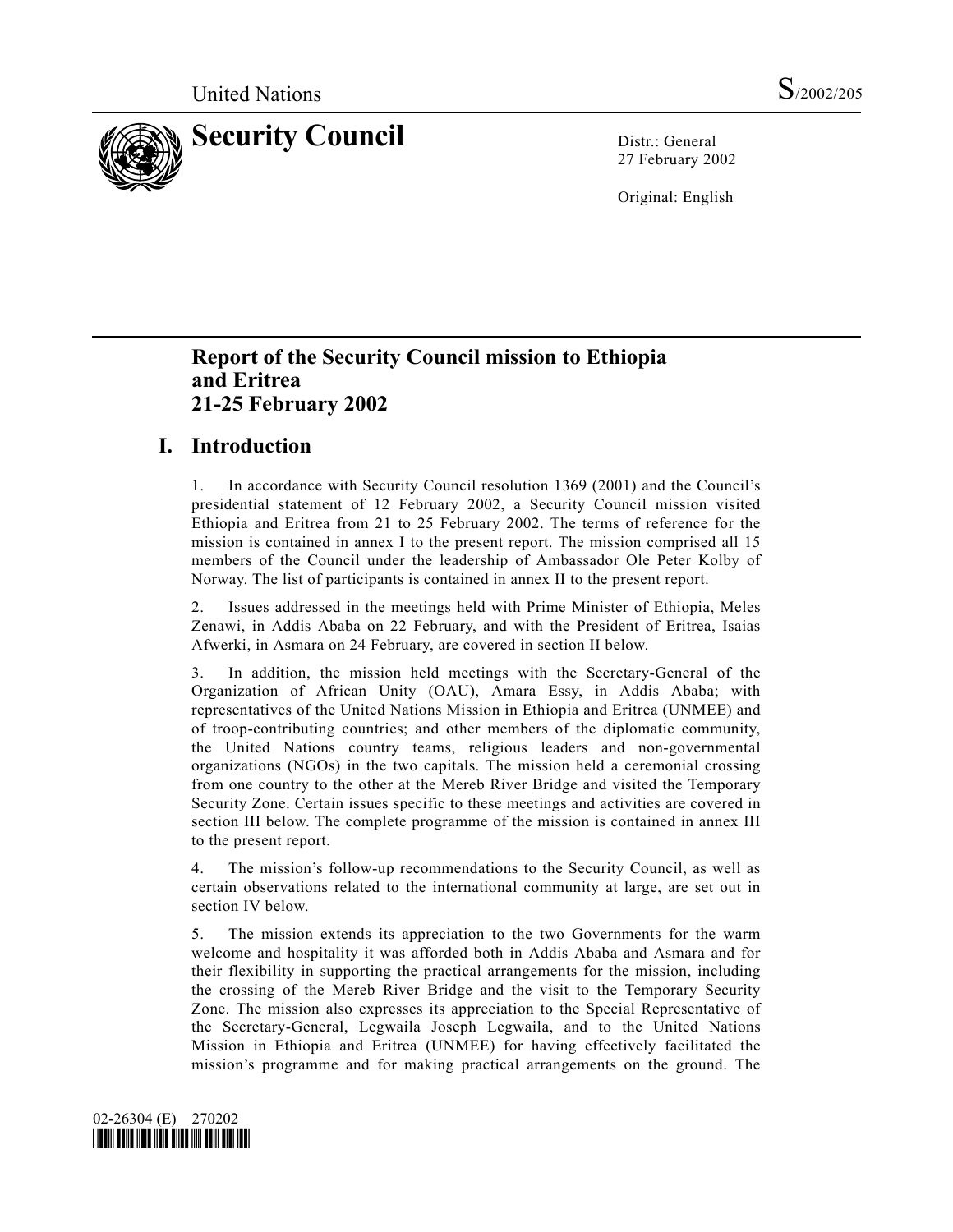mission extends its appreciation to the Government of China for the warm hospitality offered to it on 23 February. The mission also thanks the Government of Norway for providing air transport to and from the mission area, and expresses its gratitude to the captain and crew.

## **II. Issues raised with the parties**

6. As stated above, the mission met with Prime Minister Meles Zenawi in Addis Ababa on 22 February and with President Isaias Afwerki in Asmara on 24 February. While the present report does not attempt to summarize the views of the parties, who speak for themselves, the members of the mission will take the exchange of views with each of the two leaders fully into account during the Security Council's deliberations regarding the renewal of UNMEE's mandate. Members of the Council will also be aware of the public statements made by the two leaders after their meetings with the mission.

## **Overall status of the peace process**

7. The mission congratulated the two leaders on the progress made in the peace process and conveyed its satisfaction that a final legal settlement of the border issues was about to be reached in accordance with the Algiers Agreements (see S/2000/601, and annex, S/2000/1183-A/55/686, annex). The mission welcomed recent statements by both sides, reaffirming that the decision by the Boundary Commission is final and binding. The international community attaches the highest importance to this decision and praises the resolution by peaceful means of the border conflict. The commitments of both parties in this regard represent a pivotal measure of their dedication to the peace process.

8. The mission commended both parties for having chosen to resolve their differences through an international conflict-solving mechanism. It also commended the parties for having agreed to give the United Nations such a central role in implementing the decision of the Boundary Commission. The mission assured the parties that the Security Council is strongly committed to doing its part to assist them in the implementation of the delimitation decision.

9. The mission expressed its unwavering support for the peace process and emphasized the overall objective of reconciliation, reconstruction and development for the mutual benefit of the peoples of both countries. To this end, important challenges lie ahead. Close cooperation between the parties and the United Nations must continue.

10. At this stage, UNMEE's contribution, in cooperation with both parties, towards improving the situation of the people, especially in the Temporary Security Zone, are strongly commended by the mission. The mission underlines its strong support for UNMEE and the Special Representative of the Secretary-General, and invites the parties to continue the close cooperation with UNMEE under his able leadership. The mission is encouraged by the progress made thus far. In the crucial period ahead, it will be particularly important that the Special Representative of the Secretary-General has easy accessibility to both sides in order to discuss the further steps to be taken.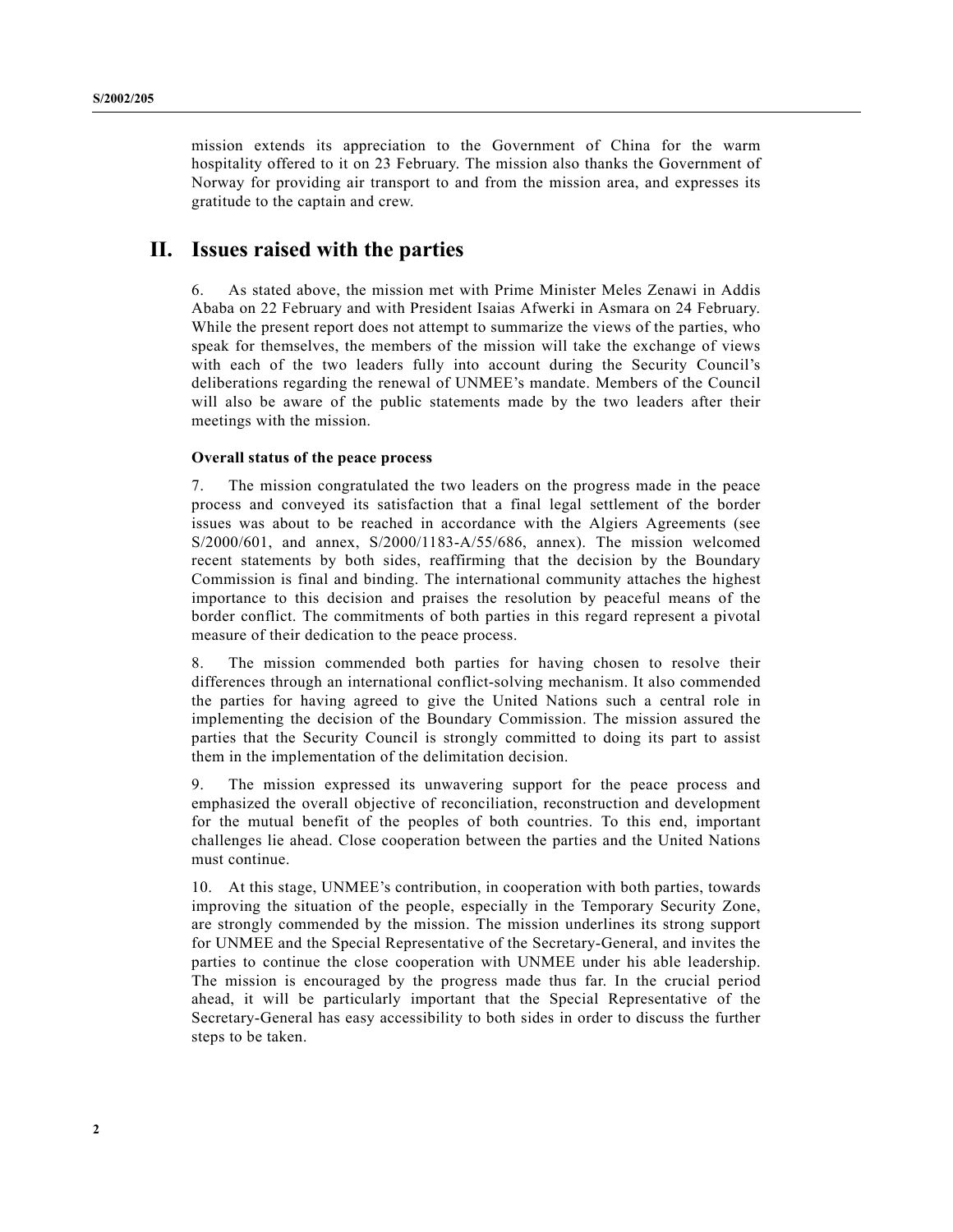11. The mission further welcomed the increasingly constructive tone of the public statements made by the parties over the last few months. In order to enhance popular understanding of UNMEE's role, especially among those living in the Temporary Security Zone, the mission also encouraged the leaders to make arrangements for UNMEE radio broadcasts.

12. The mission noted with satisfaction that the situation on the ground, and inside the Temporary Security Zone in particular, remains calm. In this connection, the mission noted the small number of incidents to date and commended the parties on their observance of the zone.

#### **Implementation of the decision of the Boundary Commission**

13. The mission underlined its expectation that all necessary steps for the implementation of the Boundary Commission's delimitation determination will commence immediately following the Commission's announcement, which is expected in the latter part of March 2002.

14. The mission discussed with the parties the various steps related to the implementation of the decision of the Boundary Commission with a view to ensuring an expeditious process while maintaining stability in all areas that will be affected by the decision.

15. The mission urged the parties to extend their full cooperation to UNMEE in its efforts to reach a common understanding on effective modalities and procedures for the implementation phase. The mission emphasized that it would be crucial during this period for the parties to maintain open communications with the Special Representative of the Secretary-General. The mission informed the leaders of its expectation that the Security Council will prepare a resolution in support of the process. That resolution, scheduled for consideration in mid-March 2002, would renew the mandate of UNMEE and provide an overall framework for the implementation phase.

16. The mission welcomed the parties' agreement to the establishment of field offices for the Boundary Commission in Addis Ababa and Asmara, and encouraged their further close cooperation in this regard to facilitate early commencement of the required aerial photographing (while climatic conditions are favourable) and subsequent steps for the border demarcation.

17. The mission emphasized that, in order to facilitate the implementation phase, the Security Council supported a further development of the institutional framework for the peace process. This could be done through appropriate strengthening of the Military Coordination Commission, for example, by establishing sector-level committees. In addition, a more wide-ranging mechanism aimed at implementationrelated consultation and problem-solving should probably be considered. A role for the guarantors, witnesses and facilitators of the Algiers Agreements could be envisaged in this regard.

18. The mission recalled that, in accordance with article 14 of the Agreement on Cessation of Hostilities (S/2000/601, annex), the security arrangements are to remain in effect. Accordingly, arrangements for the separation of the forces, as achieved by the establishment of the Temporary Security Zone, will continue to be of key importance. Until the border demarcation has been completed, UNMEE will continue to discharge its mandate.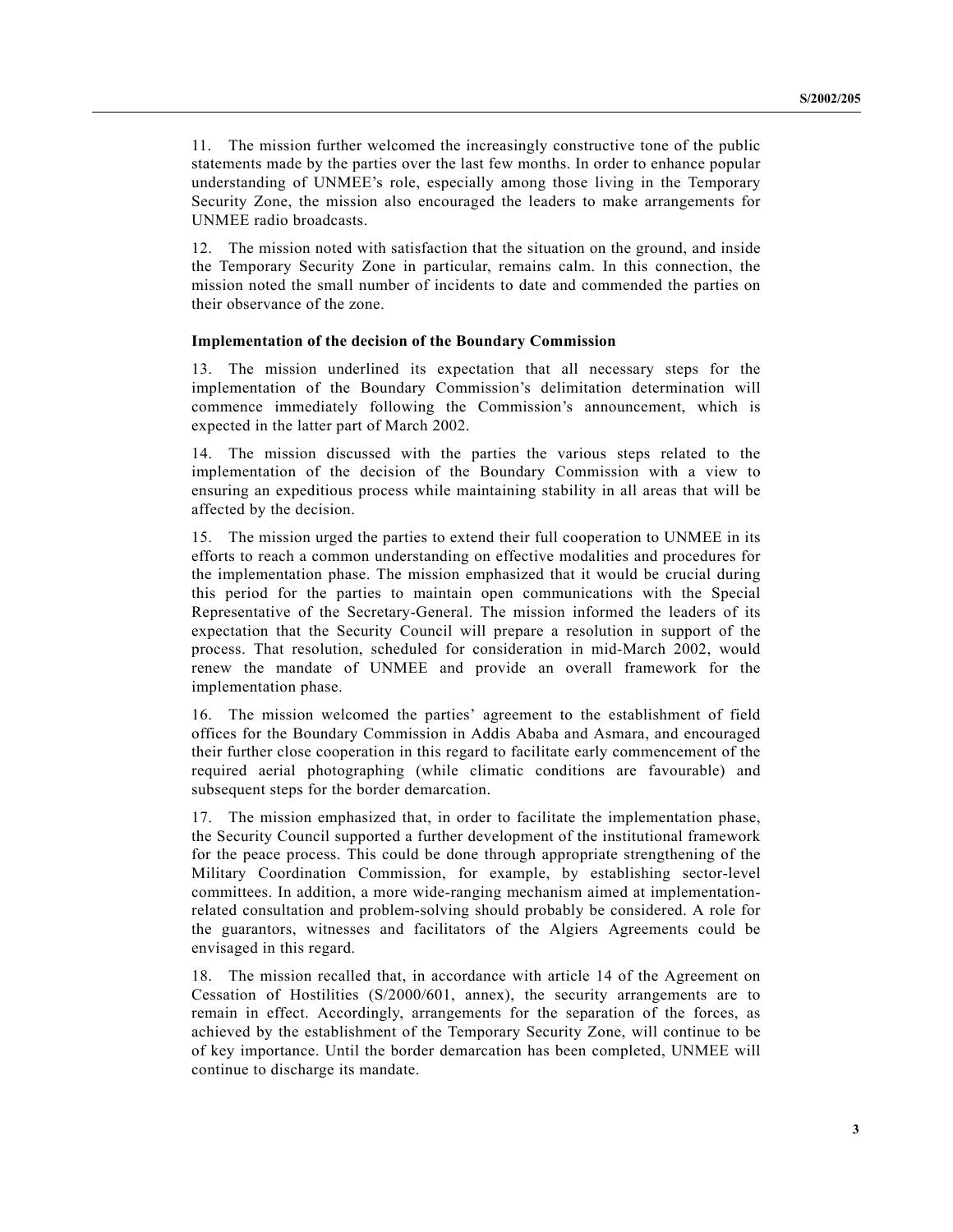19. The mission further emphasized that transfer of territory and civil authority should take place in an orderly manner, without any unilateral actions. In this regard, the mission recalled that, through article 4.16 of the Comprehensive Peace Agreement (S/2000/1183-A/55/686, annex), the parties requested the United Nations to facilitate resolution of problems that may arise due to the transfer of territorial control, including the consequences for individuals residing in previously disputed territory. In order to maintain stability, both parties should refrain from taking unilateral action with regard to the issues of transfer of territory or civil authority.

20. The mission urged the parties to refrain from any actions that could have destabilizing effects, including population movements and movements of troops and militia, until modalities and procedures are agreed upon. These important issues should be addressed through dialogue, within the framework to be established by the United Nations, through the good offices of the Special Representative of the Secretary-General, in discussion with the parties.

21. The mission emphasized that demining is an essential prerequisite to border demarcation. It discussed with the parties and with UNMEE the requirements that need to be met in order to facilitate the demarcation. Recalling that, in accordance with the Algiers Agreements, the primary responsibility lies with the parties, the mission urged them to cooperate fully with the view to ensure expeditious demining as required for demarcation.

### **Confidence-building**

22. The mission discussed with the parties the need for broad-based confidencebuilding measures and reconciliation efforts at all levels within and between the two countries, and emphasized the important role of women in this regard. The mission acknowledged with appreciation the recent progress in the dialogue among religious leaders. The mission noted the particular importance of promoting cross-border contacts at the local level aimed at resolving localized disputes and rebuilding community relations. It further emphasized that sustainable reintegration of refugees, internally displaced persons and demobilized soldiers as well as rehabilitation activities are important in building a basis for reconciliation between the two countries and their peoples.

23. The mission strongly urged both parties to release and return all prisoners of war and civilian detainees at the earliest opportunity under the auspices of the International Committee of the Red Cross in accordance with the Geneva Conventions and the Algiers Agreements.

#### **Other outstanding issues**

24. The mission notes the prior notification procedure introduced by Eritrea allowing UNMEE to visit locations north of the Temporary Security Zone and expresses the expectation that, notwithstanding those arrangements, full freedom of movement will be provided for UNMEE to monitor the redeployed forces of Eritrea, to disclose the number, strength and disposition of its militia and police inside the Temporary Security Zone and to conclude the status-of-forces agreement with the Secretary-General.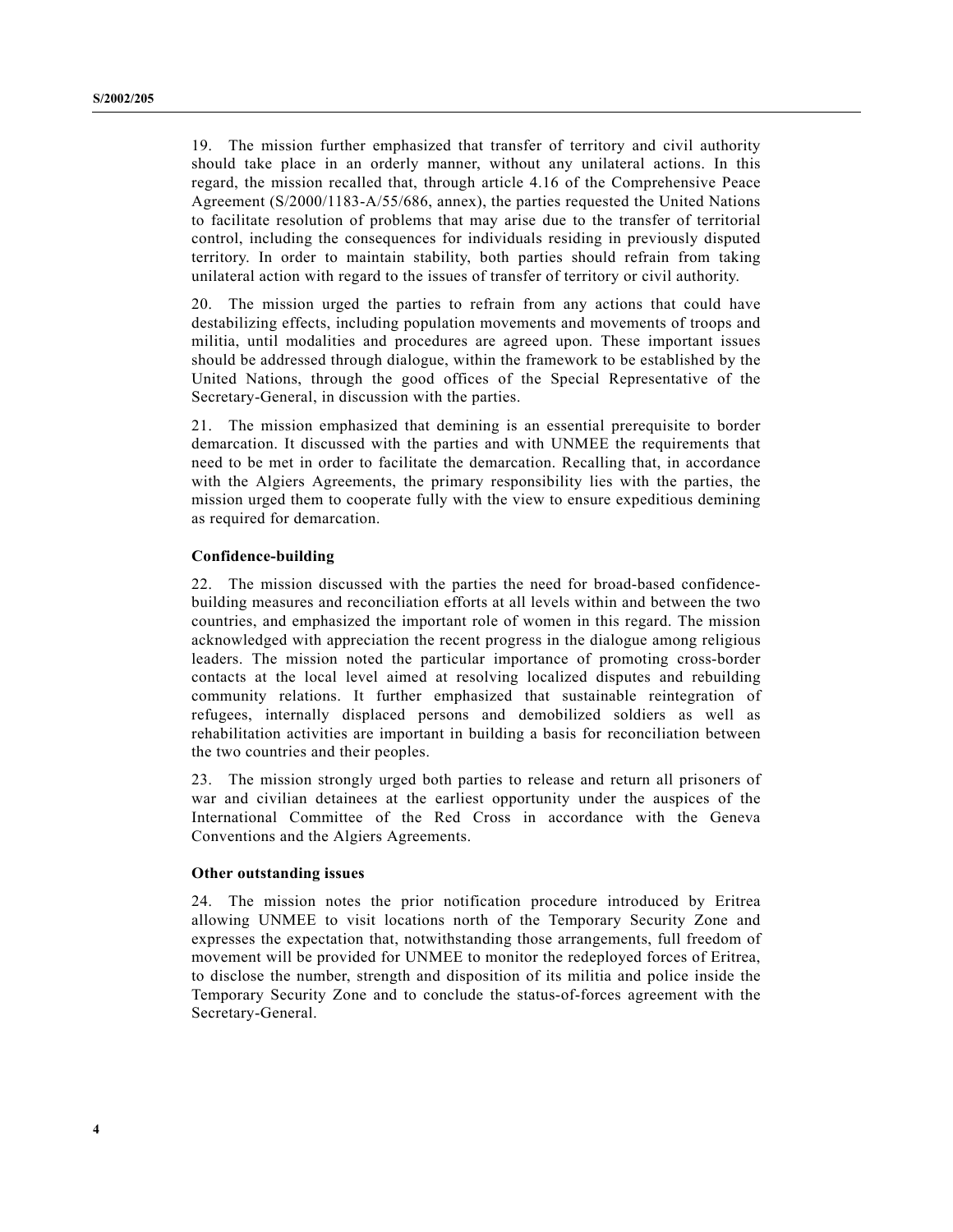25. The mission notes the mine information recently provided by Ethiopia and expresses its expectation that the further clarifications sought by the UNMEE Mine Action Coordination Centre will be provided at the earliest opportunity.

26. The mission expresses its disappointment at the continuing failure by the parties to establish a direct high-altitude flight route for UNMEE between Addis Ababa and Asmara. The resolution of this issue would be a boost for UNMEE's activities and contribute to a more cost-effective use of United Nations resources. The lack of a direct flight route has so far cost the Organization more than \$1.4 million.

## **III. Discussions with other actors and the visit to the Temporary Security Zone**

27. At the outset of its visit, the mission received an update on the situation in the mission area from the Special Representative of the Secretary-General and from the Force Commander, Major General Patrick Cammaert. The Special Representative of the Secretary-General also outlined the main issues that he anticipated on the road ahead.

28. In meetings with the diplomatic community in each capital, the mission explained its anticipated approach with the parties. It acknowledged the key roles played by OAU, Algeria, the European Union and the United States of America in facilitating the Algiers Agreements and encouraged their continued political support in the peace process. The mission received useful insights and ideas from those with firsthand experience in the region.

29. In a discussion with the Secretary-General of OAU, Amara Essy, he reconfirmed the position of OAU that the Algiers Agreements were the cornerstone of a successful settlement of the dispute between Ethiopia and Eritrea. The mission agreed with the Secretary-General of OAU on the importance of continuing to work closely together in support of the peace process. In the context of cooperation, the mission and the OAU Secretary-General also discussed other regional issues, including the situation in Madagascar and the Great Lakes region.

30. While in each capital, the mission held meetings with religious leaders. This happened in the immediate aftermath of a highly successful joint meeting of religious leaders of the two countries, held in Addis Ababa and Asmara. The mission received perspectives on this unique confidence-building measure and related efforts to further the reconciliation and healing process among the two peoples. The mission welcomed these activities and noted with satisfaction the positive effect of the joint meetings in bringing the two peoples together. It encouraged the spiritual leaders to continue and build upon their efforts in furtherance of peace and normalization of people-to-people relations.

31. At its meetings with the United Nations country teams, the World Bank, and non-governmental organizations in each country, the mission heard a comprehensive assessment of the humanitarian and developmental activities in Eritrea and Ethiopia. During the briefing and the discussion which followed, speakers emphasized that UNMEE's initiative to establish a system for cooperation with the humanitarian and development community was a model of partnership. The mission learned that the quick impact projects had been well-received by the local population. In addition to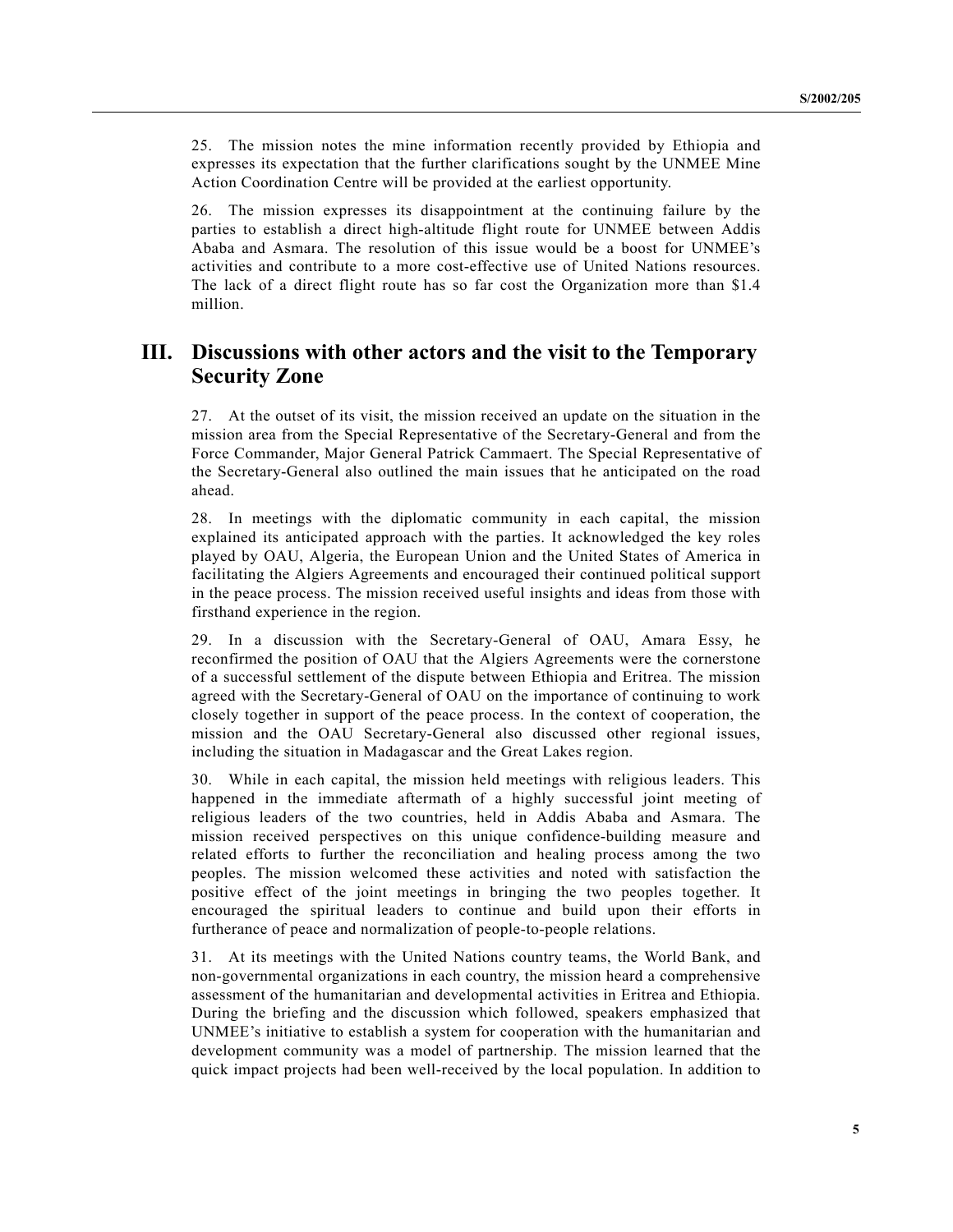the inherent value of these projects, they were extremely useful in developing good relations between UNMEE and the communities in which it operates. The mission was also gratified to learn that the two United Nations country teams have established a system for joint work to address the humanitarian and emergency needs of the population in the two countries.

32. In addition to hearing the strategic overviews in each capital, the mission, in its visit to the Temporary Security Zone, was able to see firsthand the complexity of challenges facing UNMEE, United Nations agencies, funds and programmes and their partners in addressing the issues of peacekeeping, emergency assistance, rehabilitation and recovery. While in the Temporary Security Zone, the mission visited the town of Senafe, where it was introduced to the Mine Risk Education Project. It also visited a nearby camp of some 5,000 internally displaced persons. The human dimension of the crisis, as well as the beginnings of recovery, had a profound impact on the members of the mission. It was apparent that the needs are ongoing and will continue to require urgent attention.

33. The mission received an operational briefing on the situation in the central sector of the Temporary Security Zone at the Indian Battalion's base at Camp Dunn. In addition to an update from the Battalion Commander, the briefing included the humanitarian activities of the country team as well as those of the Mine Action Coordination Centre.

34. The mission strongly supports the activities of the United Nations country teams, including their contingency planning for moving from crisis management and assistance to peace-building and development.

## **IV. Observations and recommendations**

35. The upcoming consideration of UNMEE's mandate renewal by 15 March 2002 should reflect relevant elements referred in the above sections. In addition, the following elements should be reflected in order to clarify various tasks based on the Algiers Agreements that are of a generic character in relation to the Boundary Commission's decision, that is, elements that will have validity irrespective of the specifics of the decision:

(a) The Boundary Commission should, in accordance with the Algiers Agreements, be encouraged to proceed immediately upon announcement of its delimitation decision with the necessary technical arrangements to establish an aerial photo map to be used in the demarcation process;

(b) Recognizing that demining of access routes to the border areas is under way under the coordination of the United Nations Mine Action Coordination Centre, the parties are, in accordance with the Algiers Agreements, encouraged to continue their cooperation in the intensification of this work in the period ahead, with the view to expediting the process for the benefit of all the people;

Once the Boundary Commission has located the individual boundary pillars on the aerial photo map, all demining required for demarcation should move forward without delay. The Secretary-General should be invited to submit recommendations at an early stage, taking into account the decision of the Boundary Commission, the contributions of the parties, the capacity of UNMEE and the resources available in the United Nations Trust Fund in Support of the Delimitation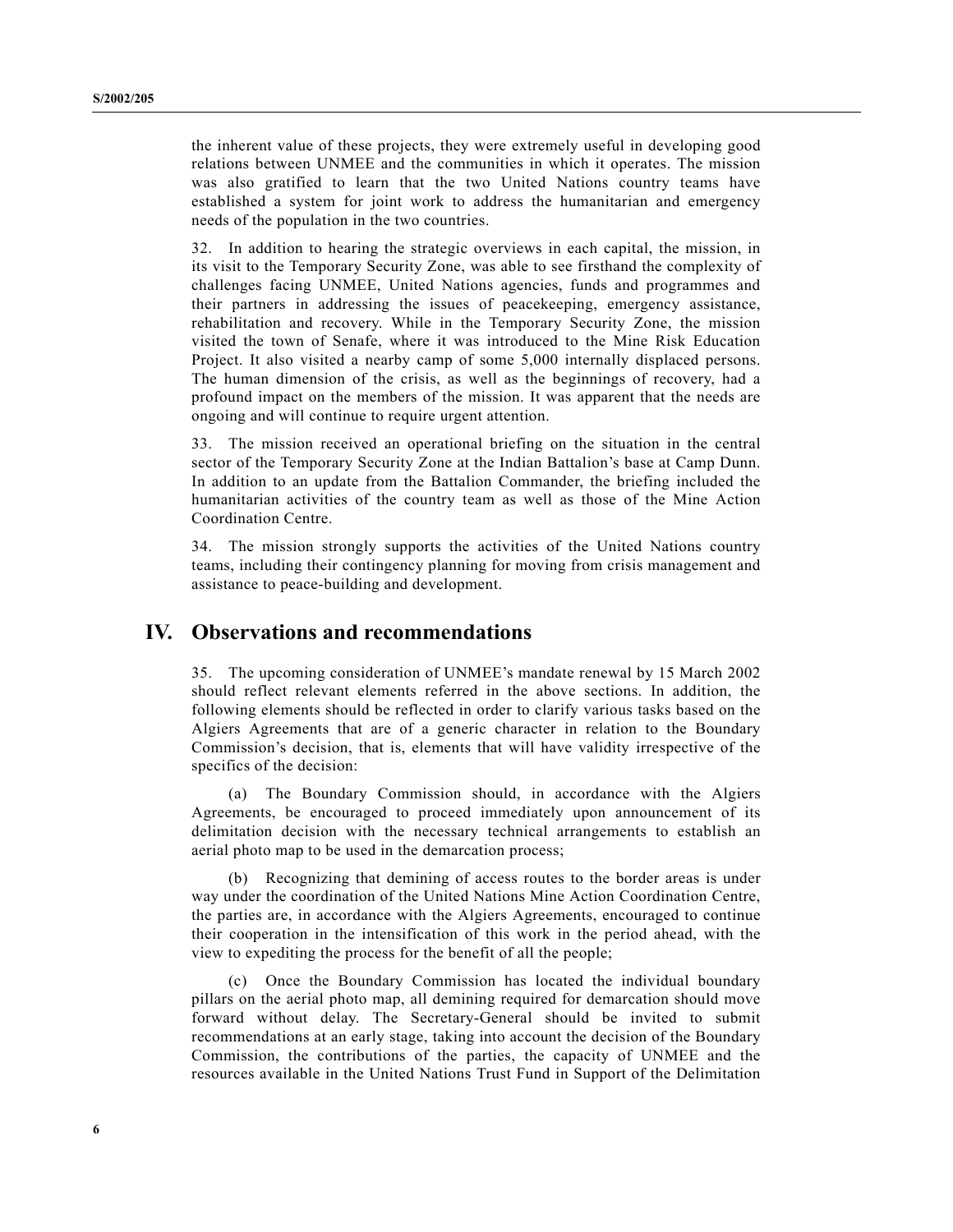and Demarcation of the Ethiopia/Eritrea Border. In this regard, the mission notes with appreciation the recent contributions to the Trust Fund and invites further donors to come forward with contributions;

(d) In the light of the above and other relevant recommendations, the Security Council should consider how UNMEE can play an appropriate role in the demarcation process;

(e) The Boundary Commission should be encouraged to proceed with physical demarcation on the ground immediately as stretches of the border are declared mine-free.

36. Furthermore, the mission would like to draw to the attention of the international community the following issues:

The mission appeals to the guarantors, the facilitators and the witnesses of the peace process, OAU and the friends of Eritrea and Ethiopia to continue to intensify their contacts with the authorities of both countries, in order to promote a constructive dialogue with the aim of opening a new page in the history of their relations;

(b) The mission notes with satisfaction that collaboration between the humanitarian agencies and their NGO partners with UNMEE was very close and productive. It contributed significantly to the transformation of the war-affected areas in both countries and should be encouraged and expanded;

(c) The mission welcomes the efforts of the NGO community in both countries aimed at development, reconstruction and rehabilitation. It would like to acknowledge the contribution of NGOs to the confidence-building process. In this regard, it commends Norwegian Church Aid for its efforts to facilitate the meeting between the religious leaders of Eritrea and Ethiopia;

(d) The donor community responded significantly to last year's humanitarian needs as assessed by the United Nations in both countries. This year, the needs are equally stringent, particularly in the light of the forthcoming decision of the Boundary Commission. The mission therefore encourages urgent contributions to the Consolidated Appeals process for 2002 in both countries in order to face the challenges that lie ahead. The Security Council strongly appeals to donors to be generous;

(e) In the same vein, the mission was gratified with the success of UNMEE's quick impact projects and urges the donor community to respond generously to the United Nations Trust Fund to Support the Peace Process established for that purpose;

(f) The mission appreciates the good working relationship between the various developmental and humanitarian players in the context of the UNMEE mandate and beyond. It also expresses hope that the situation will soon see their combined efforts transformed from an emergency response in a crisis situation into medium and long-term development programmes that can help restore economic, social and political stability in the countries. The mission believes that well-targeted cross-border programmes and exchanges could also be contemplated in support of the peace process.

37. Finally, the mission notes with appreciation the following observations: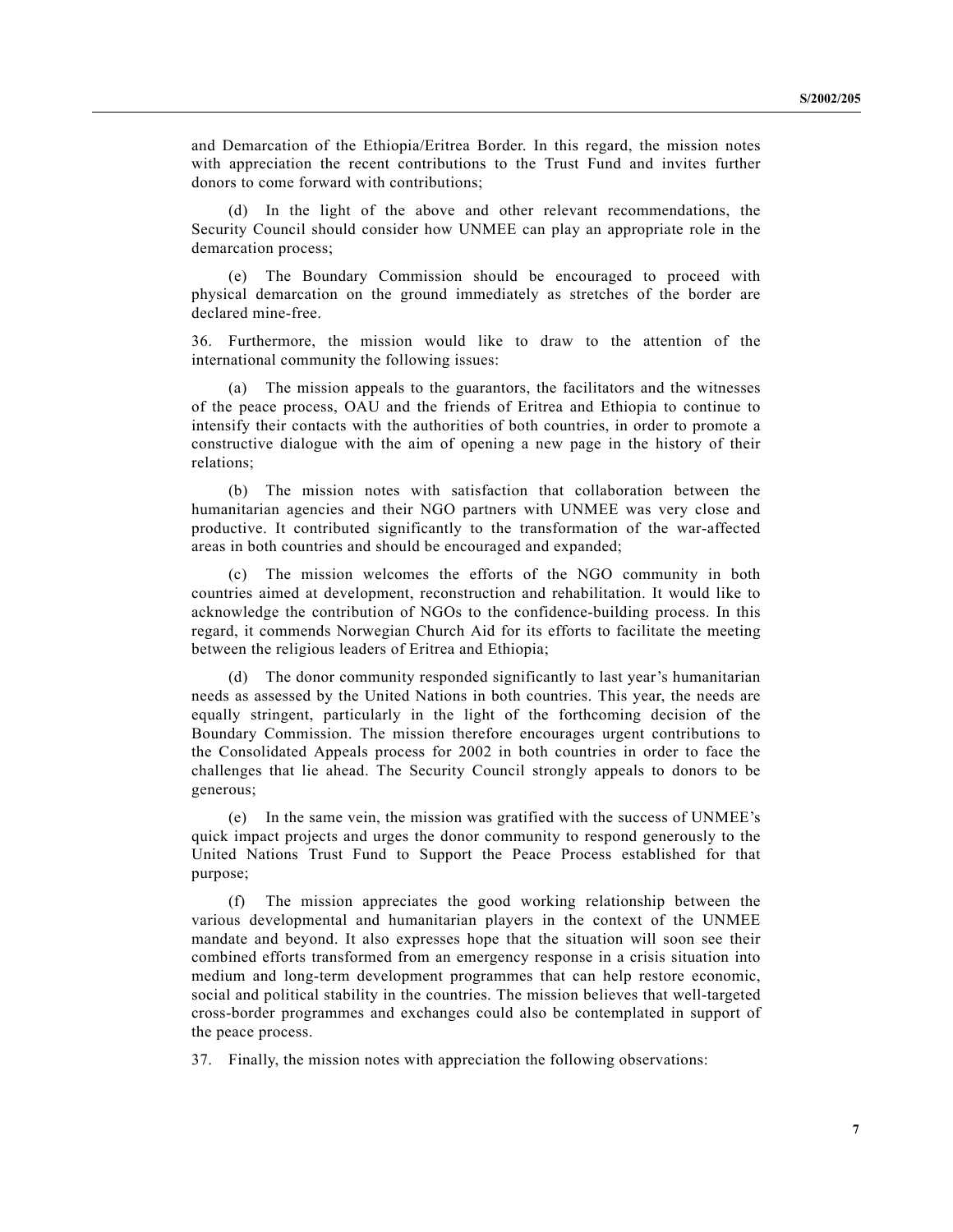(a) The Members of the mission were most impressed with the dedication and professionalism of UNMEE personnel from the Special Representative of the Secretary-General downwards. At this crucial time, it is important that UNMEE should be operational to the fullest of its capacity. The mission accordingly hopes the Secretary-General will take action to appoint a new Deputy Special Representative in Asmara soon;

(b) The Members of the mission were deeply moved by the expression of sincere gratitude they received from the local population in the Temporary Security Zone, resulting partly from the credibility and trust that UNMEE has been able to establish through its contribution to the peace process, various projects carried out in cooperation with the humanitarian community, as well as direct support and assistance, within its mandate, to people in need;

(c) While inspired by the symbolism of the crossing at the Mereb River Bridge, which serves as both a physical as well as a metaphorical link between the two countries, the mission would strongly encourage the parties to continue to search for mutually agreeable ways of building trust through increased official as well as grass-roots contact with each other, with a view to moving towards political and economic cooperation.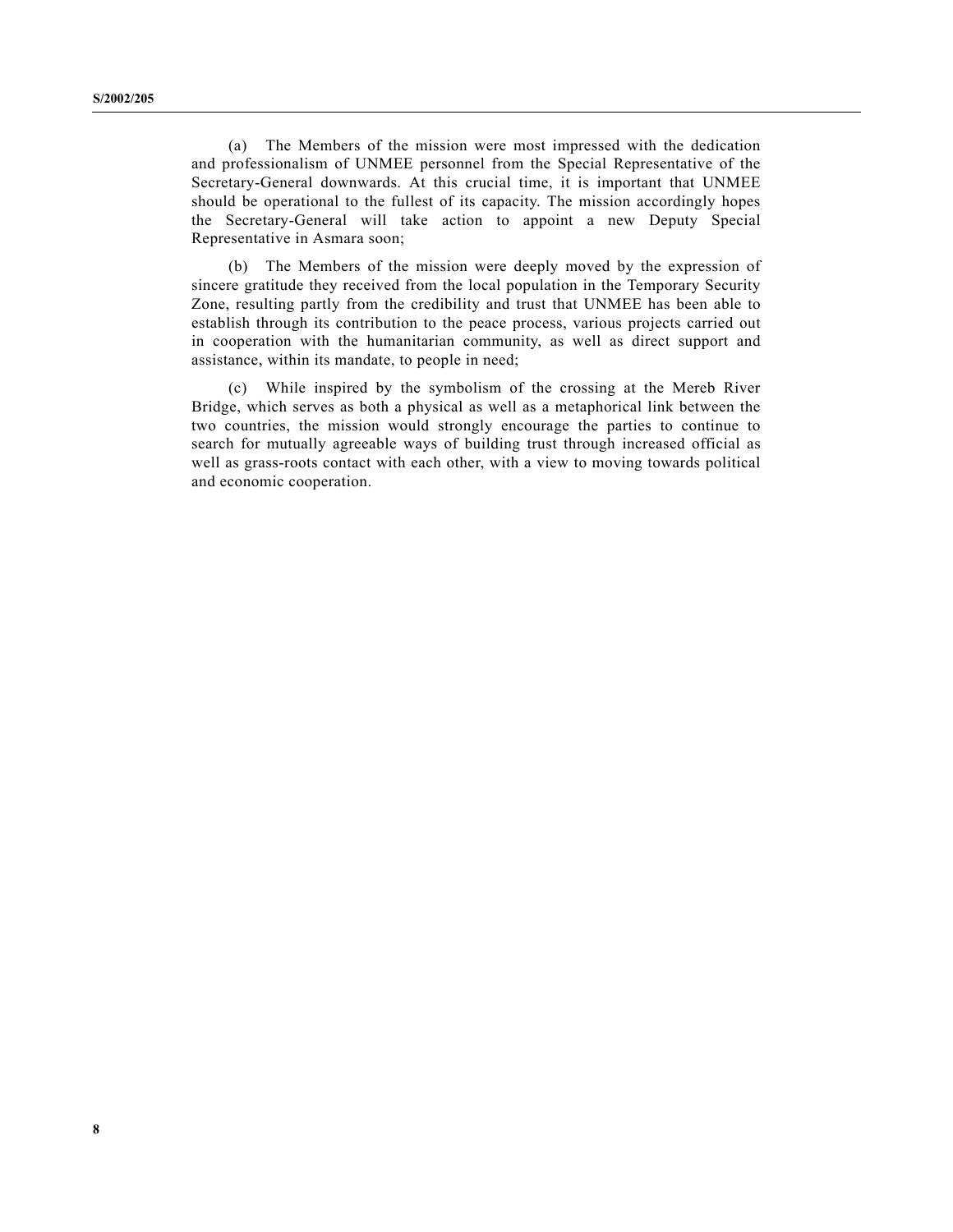## **Annex I**

# **Terms of reference for the Security Council mission to Ethiopia and Eritrea**

1. The Security Council is sending a mission to Ethiopia and Eritrea in support of the peace process between the two neighbouring countries and the efforts to implement the Algiers Agreements and relevant Council resolutions. The mission will visit Addis Ababa, Asmara and the Temporary Security Zone. It will spend one day in each location.

2. The Security Council recognizes that the upcoming border delimitation determination by the Boundary Commission, which is final and binding, represents a key step in the peace process between the two countries. The Council stresses that, in accordance with article 4.15 of the Comprehensive Peace Agreement (see A/55/686-S/2000/1183), the parties have committed themselves to accepting fully the determination of the Commission. The mission will relay to the parties the monumental importance that the international community attaches to their embracing the Commission's determination as the ultimate measure of their commitment to the peace process. The mission will discuss with the parties measures to implement all aspects of the Commission's determination.

3. The mission will also address elements related to the consideration of the renewal of the mandate of the United Nations Mission in Ethiopia and Eritrea (UNMEE) by 15 March 2002, particularly related to outstanding issues, in accordance with the statement by the President of the Security Council issued on 16 January 2002 (S/PRST/2002/1), as well as concrete ways and means for UNMEE to assist in the physical demarcation process, including through mine clearance.

4. The Security Council emphasizes the need for broad-based confidencebuilding measures and reconciliation efforts at all levels within and between the two countries. The mission will encourage initiatives in that regard, such as the release of all prisoners of war and civilian internees and the dialogue between religious leaders. The mission will strongly urge the parties to support and initiate further reconciliation measures.

5. The mission will address the humanitarian situation resulting from the conflict in the two countries, including reintegration of refugees and internally displaced persons, the situation for women and their role in post-conflict rehabilitation, the demobilization of soldiers, and the status of rehabilitation and reconstruction efforts.

6. The mission will stress that the overall objective of the peace process is to normalize the relations between the two neighbouring countries.

7. The mission will praise the leaders for their leadership in guiding the peace process forward, and will reiterate the international community's unwavering commitment to contribute to the completion of the peace process.

8. The mission will report back to the Council, at which time it will make recommendations for further actions by the Council and the Secretary-General. In that connection, an open meeting of the Council will be convened in early March 2002.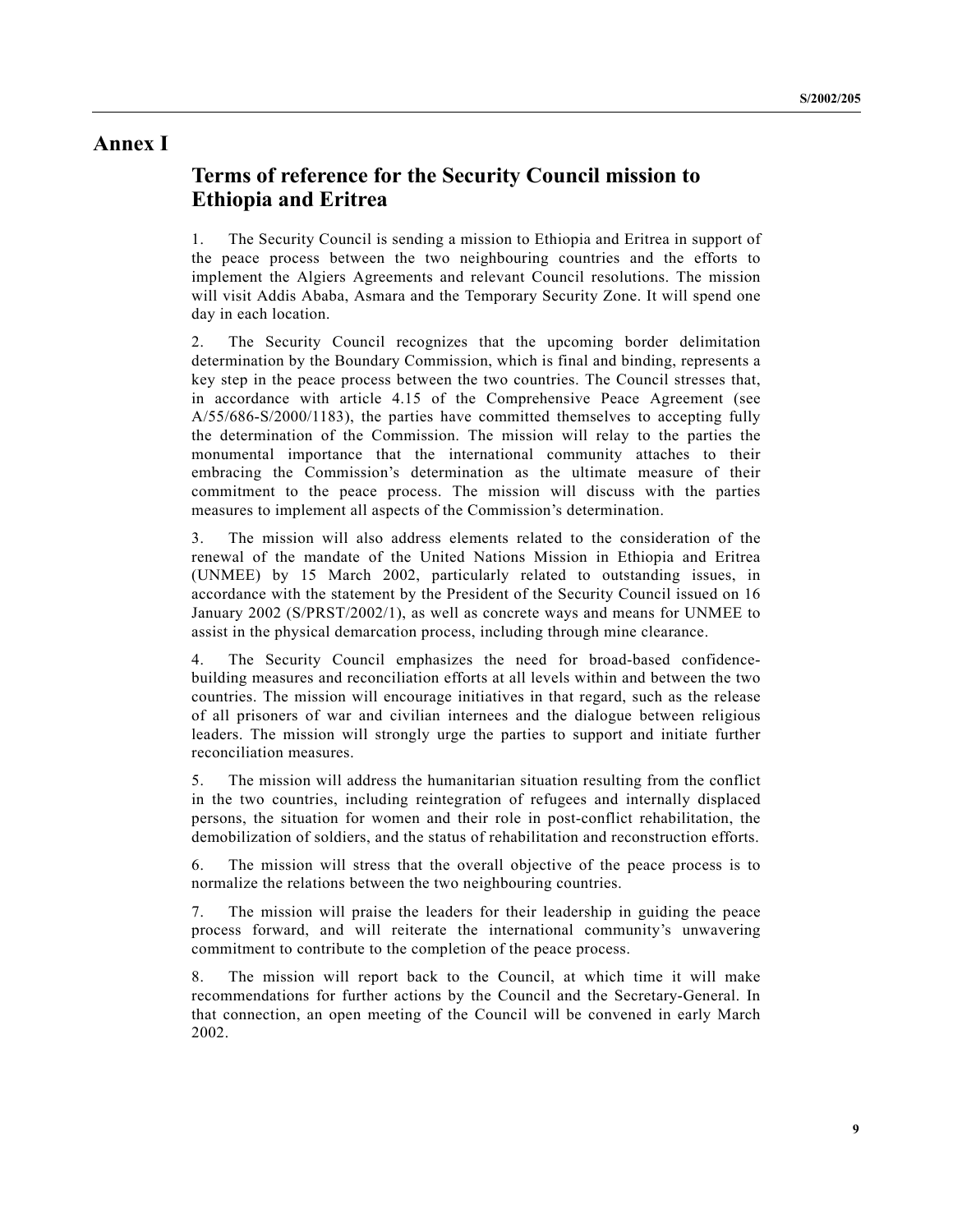# **Annex II**

# **List of participants in the Security Council mission to Ethiopia and Eritrea**

- 1. Ambassador Ole Peter Kolby (Norway), head of mission.
- 2. Ambassador Stefan Tafrov (Bulgaria).
- 3. Mr. Ferdinand Ngoh Ngoh, Minister (Cameroon).
- 4. Mr. Chen Xu, Minister Counsellor (China).
- 5. Ambassador Alfonso Valdivieso (Colombia).
- 6. Madame Emmanuelle d'Achon, Political Counsellor (France).
- 7. Ambassador François Lonseny Fall (Guinea).
- 8. Ambassador Gerard Corr (Ireland).
- 9. Ambassador Jagdish Koonjul (Mauritius).
- 10. Ms. Maria Angelica Arce de Jeannet, Minister (Mexico).
- 11. Ambassador Gennady Gatilov, First Deputy Permanent Representative (Russian Federation).
- 12. Ambassador Kishore Mahbubani (Singapore).
- 13. Mr. Fayssal Mekdad, Minister Counsellor (Syrian Arab Republic).
- 14. Ambassador Stewart Eldon, CMG, OBE (United Kingdom of Great Britain and Northern Ireland).
- 15. Ambassador Richard Williamson, Alternate Representative for Special Political Affairs (United States of America).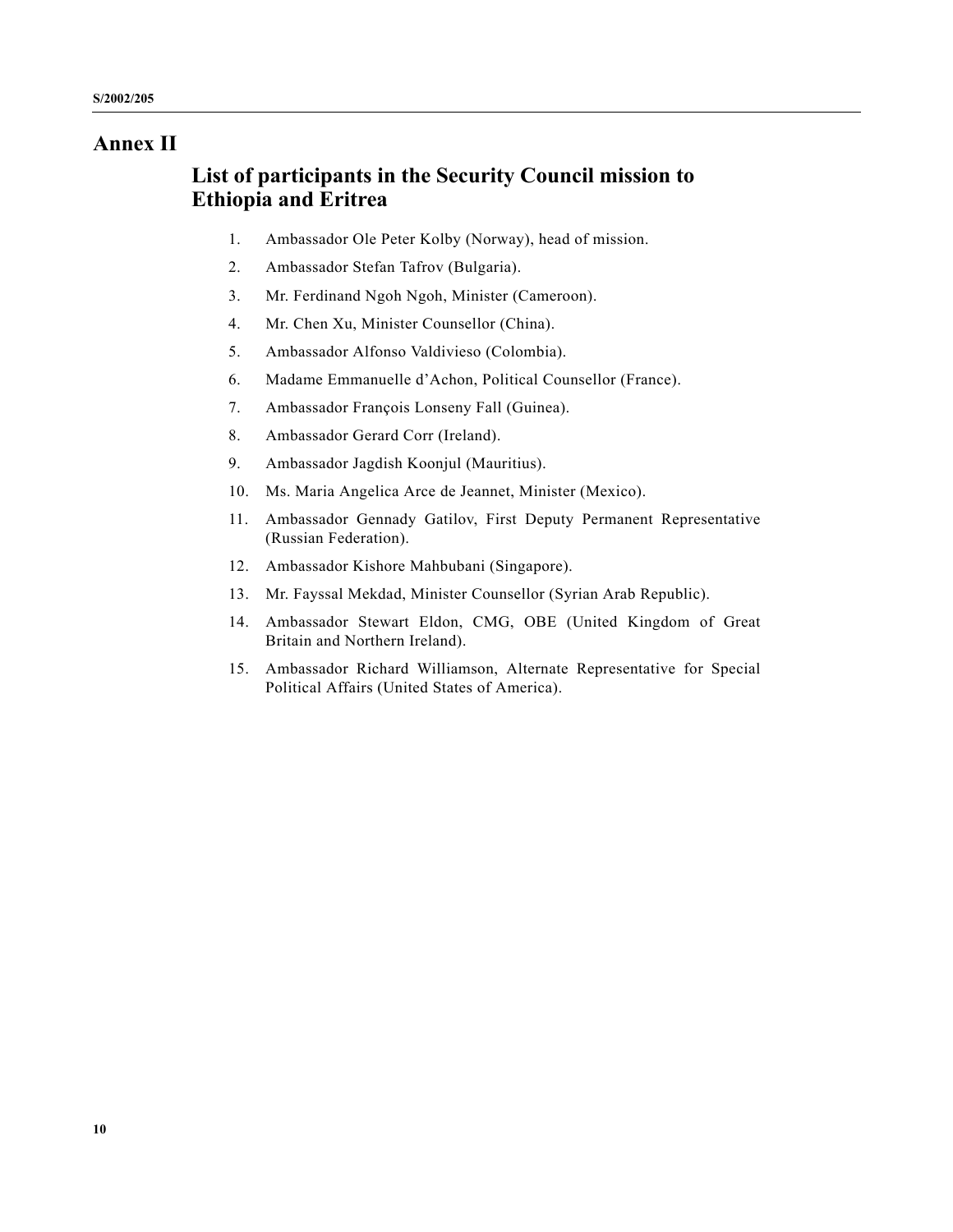# **Annex III**

# **Programme for the Security Council mission to Ethiopia and Eritrea 21-25 February 2002**

### **Thursday, 21 February**

22.25 Arrival at Bole Airport, Addis Ababa

Reception delegation at airport to include:

Representative(s) of the Government of Ethiopia

Representative(s) of the United Nations Mission in Ethiopia and Eritrea (UNMEE)

Representative of the United Nations country team

Representative of the Economic Commission for Africa (ECA)

Representative(s) of the Organization of African Unity (OAU)

United Nations/OAU liaison

Ambassadors of Guarantor (Facilitator) countries

Ambassadors of countries participating in the Security Council mission

Press

Welcome by the Special Representative of the Secretary-General and his team

### **Friday, 22 February**

| 7.45  | Departure for ECA                                                                                                                                                                                     |     |
|-------|-------------------------------------------------------------------------------------------------------------------------------------------------------------------------------------------------------|-----|
| 8.00  | Briefing by the Special Representative of the<br>Secretary-General                                                                                                                                    | ECA |
| 10.00 | Meeting with the five permanent members of the<br>Security Council, the European Union Ambassadors,<br>the Guarantors of the peace process, the troop-<br>contributing countries and Friends of UNMEE | ECA |
| 12.00 | Meeting with representatives of OAU                                                                                                                                                                   |     |
| 13.30 | Lunch free for bilateral meetings                                                                                                                                                                     |     |
| 15.00 | Meeting with the Prime Minister of Ethiopia,                                                                                                                                                          |     |
|       |                                                                                                                                                                                                       |     |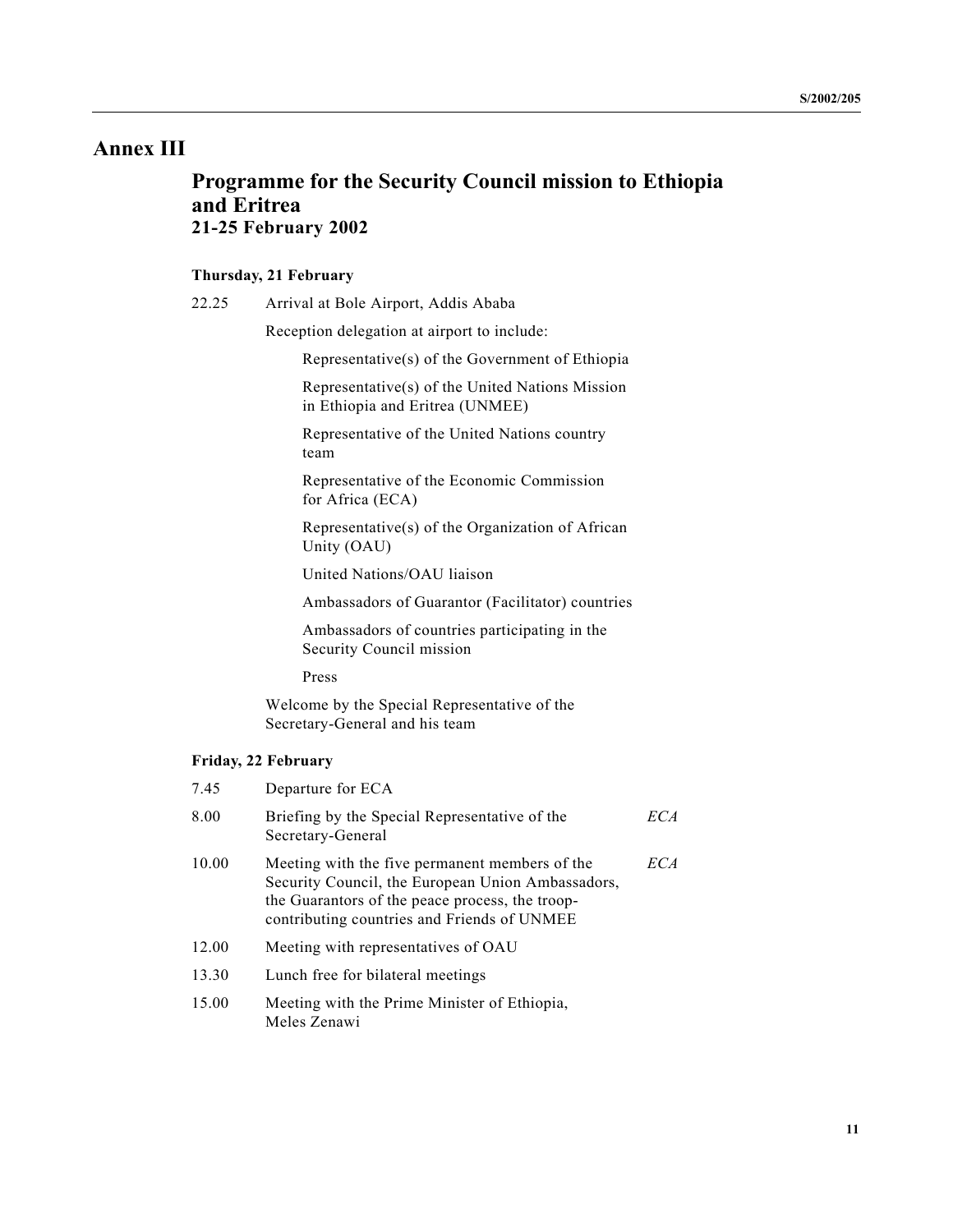| 16.00                 | Meeting with United Nations country teams,<br>non-governmental organizations (NGOs), ECA and<br>Head of the United Nations Office (Addis Ababa) | <b>ECA</b>                      |  |  |  |  |  |
|-----------------------|-------------------------------------------------------------------------------------------------------------------------------------------------|---------------------------------|--|--|--|--|--|
| 17.15                 | Meeting with religious leaders                                                                                                                  | ECA                             |  |  |  |  |  |
| 19.00                 | Dinner to be hosted by Government of Ethiopia                                                                                                   | <i>Sheraton</i><br>Hotel        |  |  |  |  |  |
| Saturday, 23 February |                                                                                                                                                 |                                 |  |  |  |  |  |
| 5.15                  | Departure for Airport                                                                                                                           |                                 |  |  |  |  |  |
| 6.00<br>6.50          | Depart Addis Ababa<br>Arrival Mekelle Airport                                                                                                   | Norwegian<br>aircraft           |  |  |  |  |  |
| 7.20<br>8.00          | Depart Mekelle<br>Arrive Axum                                                                                                                   | Helicopters                     |  |  |  |  |  |
| 8.30                  | Visit to Axum Ruins                                                                                                                             | By road                         |  |  |  |  |  |
| 10.00<br>10.20        | Depart Axum<br>Arrival Rama/Mereb River Bridge                                                                                                  | Helicopters<br>(Ethiopian side) |  |  |  |  |  |
| 10.30                 | Mereb Bridge ceremony                                                                                                                           |                                 |  |  |  |  |  |
|                       | Short welcome address by the Special<br>Representative of the Secretary-General<br>Address by the Chairman of the Security<br>Council mission   |                                 |  |  |  |  |  |
|                       | Brief press conference by the Chairperson of the<br>Security Council mission                                                                    |                                 |  |  |  |  |  |
| 11.30                 | Refreshments on the Mereb Bridge                                                                                                                |                                 |  |  |  |  |  |
| 12.00                 | Departure from Mereb River Bridge<br>(pick-up from Eritrean side of Bridge)                                                                     | Helicopters                     |  |  |  |  |  |
| 12.30                 | Arrival at Senafe (Camp Dunn)                                                                                                                   |                                 |  |  |  |  |  |
| 12.45                 | Sector Command briefing at Camp Dunn                                                                                                            |                                 |  |  |  |  |  |
|                       | Short briefing by Resident Coordinator/<br>Humanitarian Coordinator                                                                             |                                 |  |  |  |  |  |
|                       | Short briefing by UNMEE Mine Action Coordination<br>Centre                                                                                      |                                 |  |  |  |  |  |
| 13.30                 | Lunch to be arranged by the Indian Battalion                                                                                                    |                                 |  |  |  |  |  |
| 15.00                 | Tour of Senafe and visit to camps for internally<br>displaced persons                                                                           | By road                         |  |  |  |  |  |
| 17.00<br>17.30        | Depart Senafe (Camp Dunn)<br>Arrive Asmara                                                                                                      | Helicopters                     |  |  |  |  |  |
|                       | Met at Airport by:                                                                                                                              |                                 |  |  |  |  |  |
|                       | Representatives of the Eritrean Government                                                                                                      |                                 |  |  |  |  |  |
|                       | Representatives of UNMEE                                                                                                                        |                                 |  |  |  |  |  |